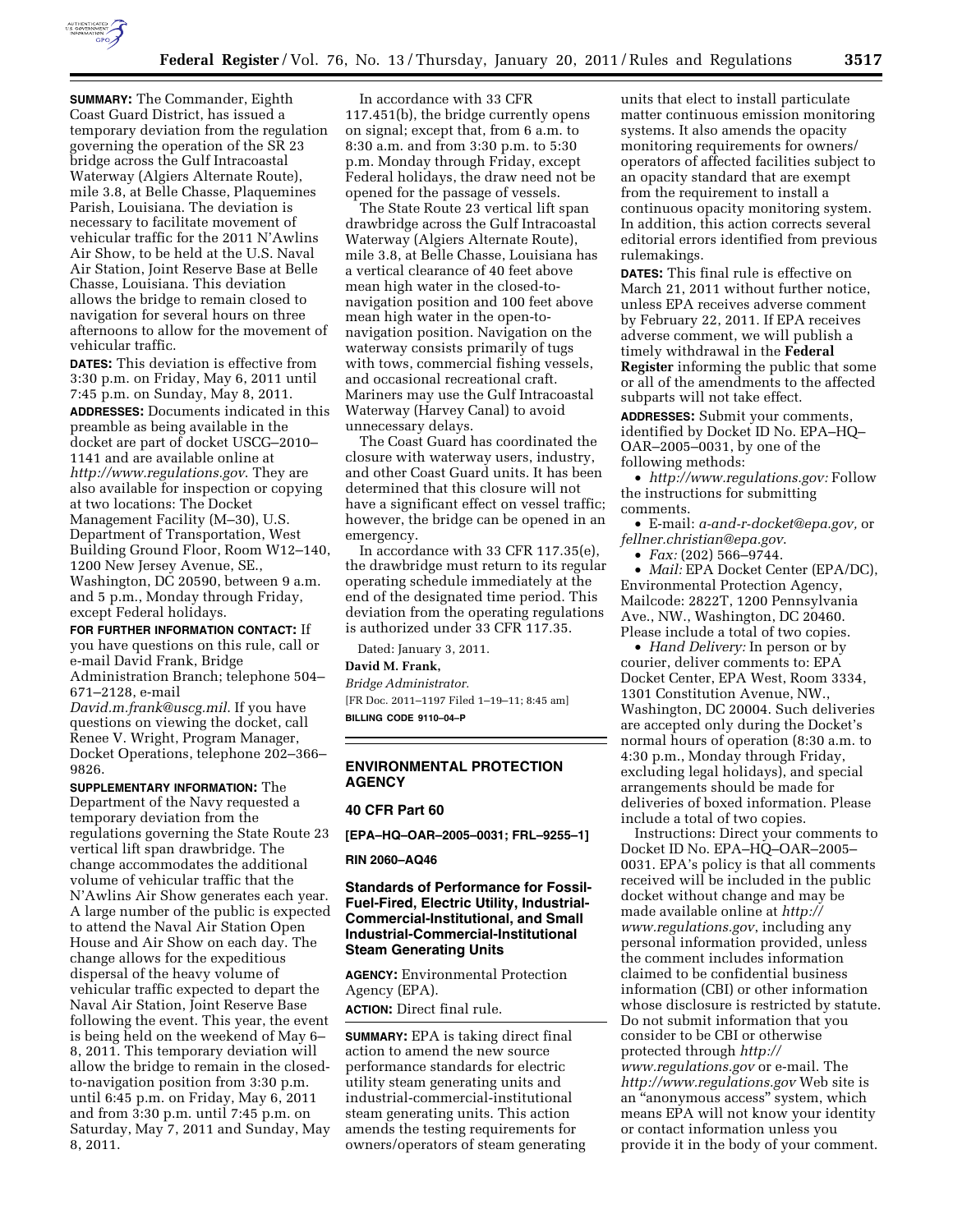If you send an e-mail comment directly to EPA without going through *[http://](http://www.regulations.gov) [www.regulations.gov](http://www.regulations.gov)*, your e-mail address will be automatically captured and included as part of the comment that is placed in the public docket and made available on the Internet. If you submit an electronic comment, EPA recommends that you include your name and other contact information in the body of your comment and with any disk or CD–ROM you submit. If EPA cannot read your comment due to technical difficulties and cannot contact you for clarification, EPA may not be able to consider your comment. Electronic files should avoid the use of special characters, any form of encryption, and be free of any defects or viruses.

*Docket:* All documents in the docket are listed in the *[http://](http://www.regulations.gov) [www.regulations.gov](http://www.regulations.gov)* index. Although listed in the index, some information is not publicly available, *e.g.,* CBI or other information whose disclosure is restricted by statute. Certain other material, such as copyrighted material, will be publicly available only in hard copy. Publicly available docket materials are available either electronically in *[http://](http://www.regulations.gov) [www.regulations.gov](http://www.regulations.gov)* or in hard copy at the EPA Docket Center, Room 3334, 1301 Constitution Ave., NW., Washington, DC. The Public Reading Room is open from 8:30 a.m. to 4:30 p.m., Monday through Friday, excluding legal holidays. The telephone number for the Public Reading Room is (202) 566–1744, and the telephone number for the Air Docket is (202) 566–1742.

**FOR FURTHER INFORMATION CONTACT:** Mr. Christian Fellner, Energy Strategies Group, Sector Policies and Programs Division (D243–01), U.S. EPA, Research Triangle Park, NC 27711, telephone number (919) 541–4003, Fax number (919) 541–5450, electronic mail (e-mail) address: *[fellner.christian@epa.gov.](mailto:fellner.christian@epa.gov)*  **SUPPLEMENTARY INFORMATION:** 

The information presented in this preamble is organized as follows:

- I. Why is EPA using a direct final rule?
- II. Does this action apply to me?
- III. Where can I get a copy of this document?
- IV. Why are we amending the rule?
- V. What amendments are we making to the
- rule? VI. Statutory and Executive Order Reviews A. Executive Order 12866: Regulatory
	- Planning and Review B. Paperwork Reduction Act
	-
	- C. Regulatory Flexibility Act D. Unfunded Mandates Reform Act
	- E. Executive Order 13132: Federalism
	- F. Executive Order 13175: Consultation and Coordination With Indian Tribal Governments
	- G. Executive Order 13045: Protection of Children From Environmental Health Risks and Safety Risks
	- H. Executive Order 13211: Actions Concerning Regulations That Significantly Affect Energy Supply, Distribution, or Use
	- I. National Technology Transfer and Advancement Act
	- J. Executive Order 12898: Federal Actions To Address Environmental Justice in Minority Populations and Low-Income Populations
	- K. Congressional Review Act

### **I. Why is EPA using a direct final rule?**

We are publishing this rule without a prior proposed rule because we view this as a non-controversial action and anticipate no adverse comment. As explained in section IV, this action amends the testing requirements for owners/operators of steam generating units that elect to install particulate matter continuous emission monitoring systems (PM CEMS). This action also amends the opacity monitoring requirements for owners/operators of affected facilities subject to an opacity standard that are exempt from the requirement to install a continuous opacity monitoring system (COMS). In addition, this action corrects several editorial errors identified from previous rulemakings. These amendments do not change the technical standards for

owners/operators of affected facilities nor result in the imposition of any costs beyond those included in the final rule. Other issues raised by petitioners for reconsideration of the January 28, 2009, rulemaking will be addressed in a future rule proposal to provide opportunity for public comment on any additional revisions to subparts D, Da, Db, or Dc of 40 CFR part 60.

Because this is an amendment of regulatory language through a rule action, a rule redline has been created of the current rule with the amendments. The redline document is in the docket to aid the public to read and comment on the specific changes to the regulatory text, which will be promulgated by this direct final action.

However, in the "Proposed Rules" section of this **Federal Register**, we are publishing a separate document that will serve as the proposed rule for amending the regulatory text in the new source performance standards (NSPS) for electric utility steam generating units and industrial-commercial-institutional steam generating units if adverse comments are received on this direct final rule. We will not institute a second comment period on this action. Any parties interested in commenting must do so at this time. For further information about commenting on this rule, *see* the **ADDRESSES** section of this document.

If we receive adverse comment on this direct final rule, we will publish a timely withdrawal in the **Federal Register** informing the public that the amendments in this rule will not take effect. We would address all public comments in any subsequent final rule based on the proposed rule.

### **II. Does this action apply to me?**

The regulated categories and entities potentially affected by this direct final rule include, but are not limited to, the following:

| Category                                                                                                                         | NAICS <sup>1</sup> | Examples of regulated entities                                                                |  |  |
|----------------------------------------------------------------------------------------------------------------------------------|--------------------|-----------------------------------------------------------------------------------------------|--|--|
|                                                                                                                                  | 221112             | Fossil fuel-fired electric utility steam generating units.                                    |  |  |
|                                                                                                                                  | 22112              | Fossil fuel-fired electric utility steam generating units owned by the Federal<br>Government. |  |  |
| State/local/tribal government                                                                                                    | 22112              | Fossil fuel-fired electric utility steam generating units owned by municipalities.            |  |  |
|                                                                                                                                  | 921150             | Fossil fuel-fired electric utility steam generating units located in Indian Coun-<br>try.     |  |  |
| Any industrial, commercial, or institu-<br>tional facility using a steam gener-<br>ating unit as defined in 60.40b or<br>60.40c. | 211                | Extractors of crude petroleum and natural gas.                                                |  |  |
|                                                                                                                                  | 321                | Manufacturers of lumber and wood products.                                                    |  |  |
|                                                                                                                                  | 322                | Pulp and paper mills.                                                                         |  |  |
|                                                                                                                                  | 325                | Chemical manufacturers.                                                                       |  |  |
|                                                                                                                                  | 324                | Petroleum refiners and manufacturers of coal products.                                        |  |  |
|                                                                                                                                  | 316, 326, 339      | Manufacturers of rubber and miscellaneous plastic products.                                   |  |  |
|                                                                                                                                  | 331                | Steel works, blast furnaces.                                                                  |  |  |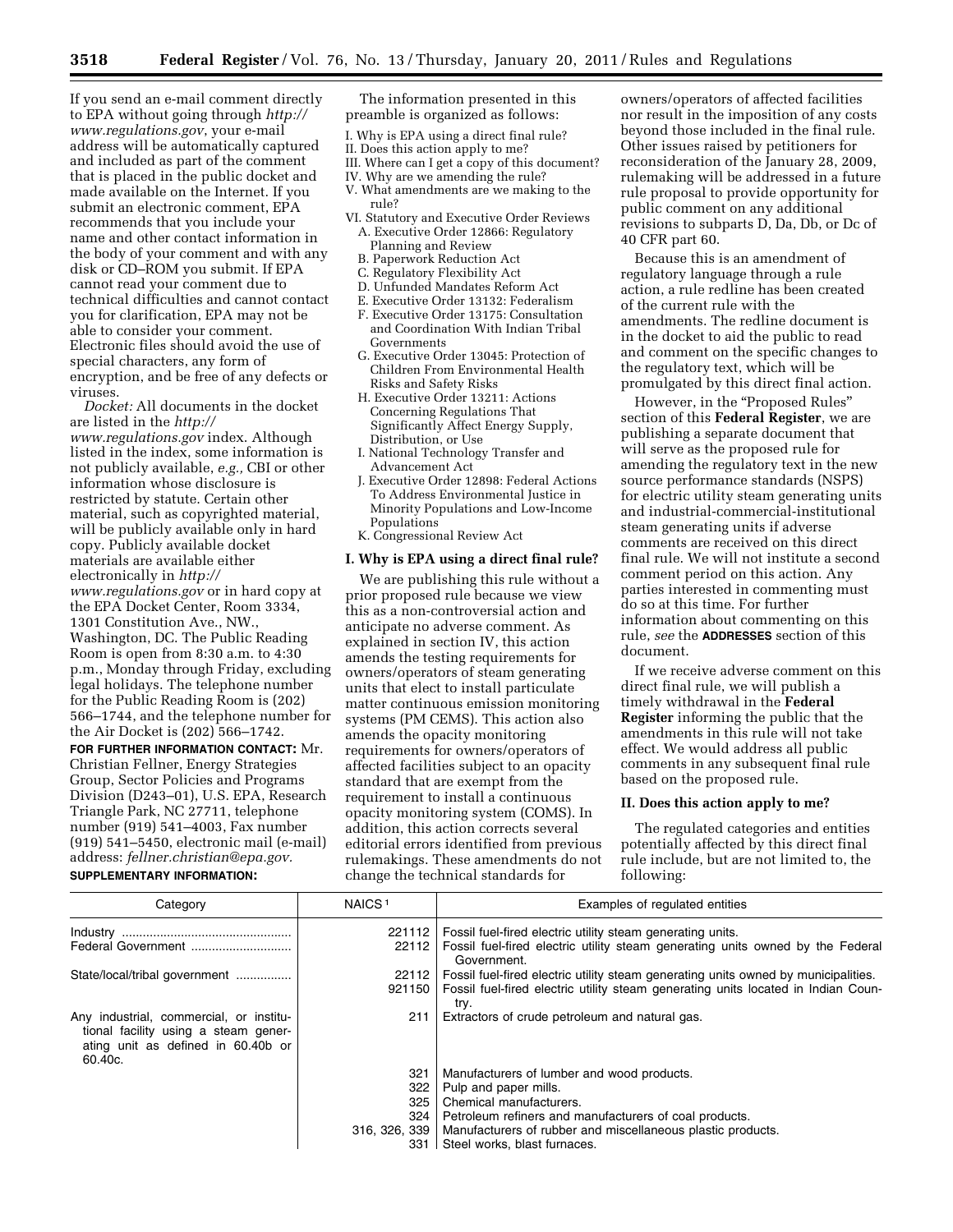| Category | NAICS <sup>1</sup> | Examples of regulated entities                                                                                                                                                                                                      |
|----------|--------------------|-------------------------------------------------------------------------------------------------------------------------------------------------------------------------------------------------------------------------------------|
|          | 622                | 332   Electroplating, plating, polishing, anodizing, and coloring.<br>336   Manufacturers of motor vehicle parts and accessories.<br>221   Electric, gas, and sanitary services.<br>Health services.<br>611   Educational Services. |

1 North American Industry Classification System (NAICS) code.

This table is not intended to be exhaustive, but rather provides a guide for readers regarding entities likely to be regulated by this final rule. To determine whether your facility is regulated by this final rule, you should examine the applicability criteria in § 60.40, § 60.40Da, § 60.40b, or § 60.40c of 40 CFR part 60. If you have any questions regarding the applicability of this final rule to a particular entity, contact the person listed in the preceding **FOR FURTHER INFORMATION CONTACT** section.

## **III. Where can I get a copy of this document?**

In addition to the docket, an electronic copy of this final action will be available on the Worldwide Web (WWW) through the Technology Transfer Network (TTN). Following signature, a copy of this final action will be posted on the TTN's policy and guidance page for newly proposed or promulgated rules at the following address: *<http://www.epa.gov/ttn/oarpg/>*. The TTN provides information and technology exchange in various areas of air pollution control.

### **IV. Why are we amending the rule?**

EPA published a final rule in the **Federal Register** on January 28, 2009 (74 FR 5072), that amended 40 CFR part 60, subparts D, Da, Db, and Dc to add compliance, recordkeeping, and reporting requirements for owners/ operators of certain affected facilities. After promulgation, EPA received a petition for reconsideration of certain provisions of the amended rule from the Utility Air Regulatory Group (UARG). UARG also filed a petition for review with the United States Court of Appeals for the District of Columbia Circuit. EPA granted UARG's petition for reconsideration and intends to address the issues raised in the petition through a subsequent rulemaking. This direct final action addresses two specific issues raised by UARG. First, UARG asserts that the condensable PM testing requirements for owners/operators of subpart Da affected facilities that elect to install PM CEMS to determine compliance with an applicable filterable PM standard are technically problematic in a number of respects and are not

necessary in light of other actions taken by EPA subsequent to the promulgation of the January 2009 amendments. Second, UARG asserts that there is confusion regarding the implementation of the amended opacity monitoring provisions requiring owners/operators of affected subpart D facilities that are subject to an opacity standard, but do not use a COMS to measure opacity, to perform periodic visible emissions performance testing using EPA Method 9. This direct final rule amends specific provisions in subparts D and Da to address these issues. (The direct final rule also amends parallel provisions in subparts Db and Dc requiring owners/ operators of affected facilities that are subject to an opacity standard, but do not use a COMS to measure opacity, to perform periodic visible emissions performance testing using EPA Method 9.) None of these changes will affect EPA's ability to implement and enforce the emission standards as EPA intended. The rationale for the amendments made by this direct final rulemaking follows.

For the reasons discussed below, this direct final rule eliminates the condensable PM testing requirement added by the January 2009 rulemaking. The January 2009 rulemaking added a condition to subparts D, Da, Db, and Dc that requires owners/operators electing to use a PM CEMS, in lieu of a COMS, to conduct performance tests for condensable PM emissions during the correlation testing runs of the PM CEMS required by Performance Specification 11. The existing subparts D, Da, Db, and Dc do not include specific emissions standards for condensable PM. The inclusion of this requirement in the January 2009 amendments was an initial attempt by EPA to begin collecting data on the condensable PM component of total PM. As EPA explained in the preamble to the January 2009 final rule, EPA intended to use the data collected to determine if the condensable PM emissions from steam generating units have significant health and/or environmental impacts, and whether condensable PM should be included in future amendments to the PM standards under subparts Da, Db, and Dc (74 FR 5074, January 28, 2009).

Subsequent to the January 2009 rulemaking, EPA distributed to existing facilities operating electric utility steam generating units a comprehensive information collection request (ICR) to collect data to support various rule development directives. This ICR included a requirement for selected respondents to conduct, and submit the results of, tests for condensable PM emissions by September 2010. We have concluded that the data collected pursuant to this ICR will provide sufficient data to perform a condensable PM analysis. Therefore, the condensable PM testing requirement added to subparts D, Da, Db, and Dc through the January 2009 rulemaking is no longer required, and creates an unnecessary additional testing burden for affected owners/operators. Consequently, we are amending the rules to remove the requirement for owners/operators electing to use a PM CEMS, in lieu of a COMS, to conduct performance tests for condensable PM emissions during the correlation testing runs for the PM CEMS.

The January 2009 rulemaking exempted the owners/operators of certain affected facilities subject to subparts D, Da, Db, or Dc from the requirement to use COMS to measure opacity but not the otherwise applicable opacity standard. These affected sources must conduct periodic opacity observations using Method 9, Method 22, or the results from digital opacity compliance systems to demonstrate compliance with the applicable opacity standard (§ 60.45, § 60.49Da, § 60.48b, and § 60.47c of 40 CFR part 60). The requirement to monitor compliance with the opacity standard is an essential aspect of the NSPS. However, the implementation of the monitoring provisions as promulgated in the January 2009 rulemaking warrants clarification in a number of respects. First, the existing regulations require the owners/operators of affected sources with opacity readings above levels specified in the rule to conduct a new Method 9 test every 30 calendar days. This requirement potentially conflicts with the requirement in the general provisions (40 CFR part 60, subpart A) for an owner/operator to provide written notice to EPA at least 30 calendar days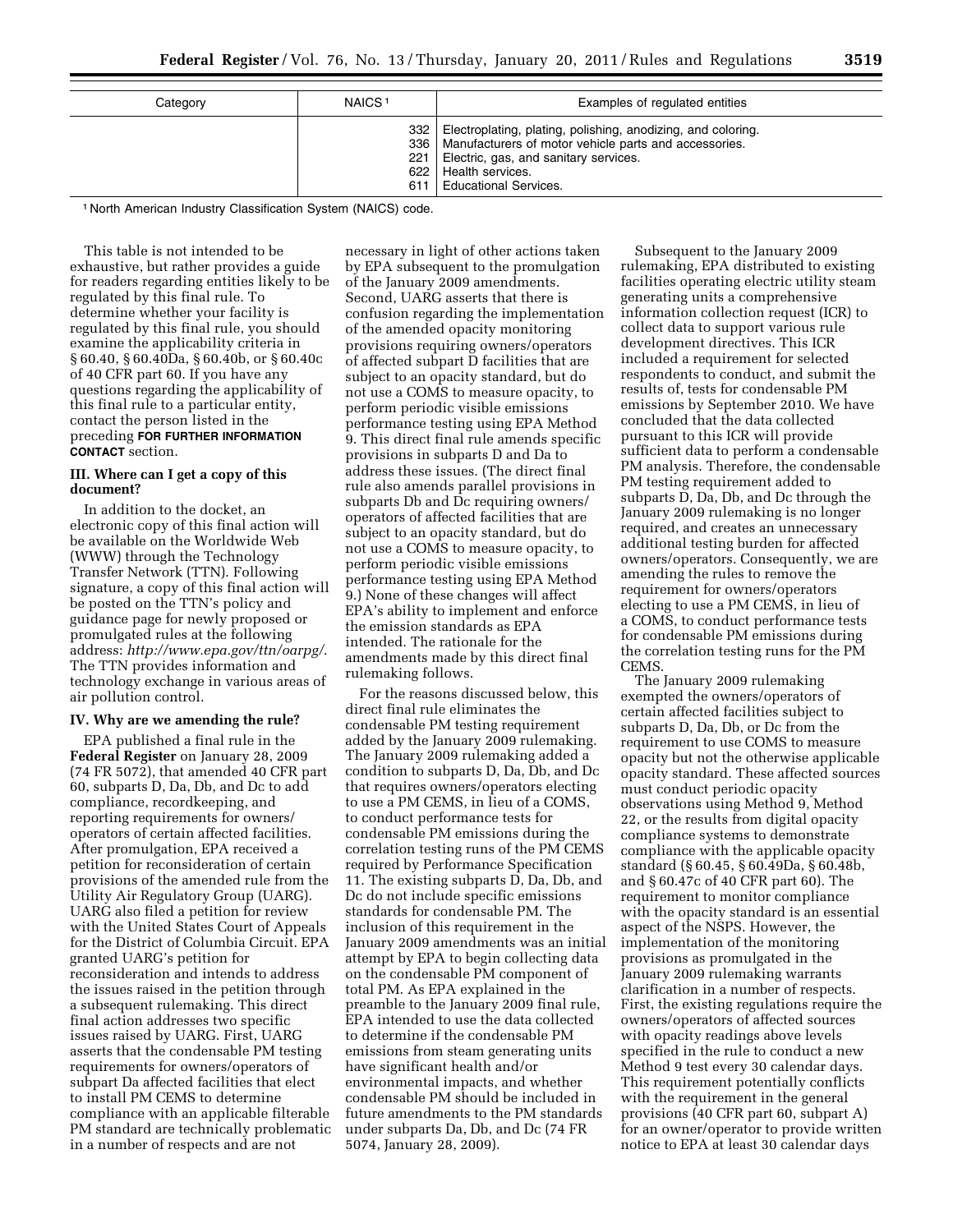before the date on which the owner/ operator intends to conduct a performance test (40 CFR 60.8(d)). Thus, the regulations as written could potentially cause problems for owners/ operators of affected facilities trying to meet the notification deadline.

Second, the opacity monitoring requirements, as written, were effective immediately for owners/operators of affected facilities subject to an opacity standard that are exempt from the COMS requirement. The amended regulatory text does not, however, specify a deadline by which new sources must complete the initial opacity performance test. In addition, since the required opacity testing or monitoring frequency depends on the results of the last performance test, there was some question as to when the first post January 2009 promulgation opacity reading needed to be completed by affected facilities already subject to the NSPS.

In addition to these issues specifically identified by the petitioner, EPA recognized another issue regarding the monitoring requirements. Consistent with the provisions of subparts D and Da prior to the January 2009 rulemaking, all steam generating units subject to either subpart D or Da must meet an opacity standard regardless of the fuel burned in the unit. The heat recovery steam generator (HRSG) portion of natural gas-fired combined cycle power plants can be subject to subpart D or Da. In cases where natural gas-fired duct burners are used to boost the temperature of the hot exhaust gases from the stationary combustion turbine entering the HRSG, the HRSG may be an affected facility that could be subject to subpart D or Da. Consequently, as an unintended result of the January 2009 rulemaking, some HRSGs using duct burners at combined cycle power plants became subject to the added requirements for opacity monitoring. Prior to the January 2009 rulemaking, State permitting authorities often imposed only minimal opacity monitoring requirements for these units. It was not our intent to require regular opacity monitoring from all natural gasfired affected facilities.

We are planning to propose amendments to the opacity monitoring requirements in these subparts to address the issues raised by petitioners for reconsideration, as well as the issue regarding natural gas-fired affected facilities, thereby providing an opportunity for public comment on EPA's approach to resolving the issues. In the interim, we are taking a number of steps in this direct final rule to immediately address these issues. First,

to allow time to meet the notification deadline in the General Provisions, this direct final rule amends the minimum time between Method 9 performance tests from 30 to 45 days. The extended testing deadline will still maintain the intent of frequent observations and will also provide a reasonable amount of time in which to comply with the notification requirement and conduct the performance test. Second, this direct final rule establishes a deadline of April 29, 2011, for owners/operators who have not already done so to implement the opacity monitoring requirements for all affected facilities subject to opacity standards that are exempt from the COMS requirement. This date is over 2 years after the publication of the final amendments and will provide owners/ operators of affected facilities that are not yet monitoring opacity sufficient time to begin the required monitoring. Any owners/operators of affected facilities that are currently meeting the opacity testing and monitoring provisions of the January 2009 amendments are expected to continue to meet the promulgated monitoring schedule. Finally, to reduce unnecessary performance testing, subparts D and Da are amended to give the permitting authority the ability to exempt owners/operators of affected facilities burning only natural gas from the periodic opacity monitoring requirements.

The remaining amendments included in this direct final rule are correcting previous editorial mistakes made in the text to subparts D, Da, and Db. These errors were only recently identified. First, we are correcting an incorrect reference in paragraph 60.42(c) of subpart D. The regulatory text currently exempts owner/operators of affected facilities subject to subpart D that elect to use PM CEMS from the opacity standard if they also elect to comply with the relevant sulfur dioxide  $(SO<sub>2</sub>)$ standard in paragraph 60.43Da(a) of subpart Da. However, as discussed in the preamble to the final rule (74 FR 5073), EPA intended to exempt owners/ operators of subpart D affected facilities from the opacity standard if they elect to use PM CEMS and also elect to comply with the filterable PM standards in paragraph 60.42Da(a) of subpart Da. Second, we are adding the following as a new second sentence in paragraph 60.48Da(c): ''The sulfur dioxide emission standards under § 60.43Da apply at all times except during periods of startup, shutdown, or when both emergency conditions exist and the procedures under paragraph (d) of this section are implemented.'' This sentence

was included in the original 1979 rulemaking (44 FR 33616), but was unintentionally deleted during the 2005 promulgation of the Clean Air Mercury Rule (70 FR 28606) and subsequent rulemakings carried the deletion forward and failed to add the sentence back. Third, we are amending subpart Db by adding back paragraph 60.42b(k)(4) which the **Federal Register**  inadvertently deleted in publishing the January 2009 final rule (74 FR 5072). Paragraph 60.42b(k)(4) was added to subpart Db in 2007 (72 FR 32745), and in the January 2009 final rule we amended paragraphs (k)(1) through  $(k)(3)$ , but intended to leave  $(k)(4)$  as it existed prior to the amendments. The paragraph was, however, unintentionally dropped when the rule was published in the **Federal Register**.

## **V. What amendments are we making to the rule?**

The applicable paragraphs in subparts D, Da, Db, and Dc in 40 CFR part 60 are amended to delay until April 29, 2011, the implementation of a requirement for owners/operators of affected facilities subject to an opacity standard that do not use a COMS to conduct periodic opacity observations. In addition, the applicable paragraphs in subparts D and Da are amended to give the permitting authority the ability to exempt owners/ operators of affected facilities burning only natural from the periodic opacity monitoring requirements.

The applicable paragraphs in subparts Da, Db, and Dc in 40 CFR part 60 are amended to delete the condition for an owner/operator that elects to use a PM CEMS, in lieu of a COMS, to conduct condensable PM performance tests during the correlation testing runs of the CEMS required by Performance Specification 11.

Subpart D in 40 CFR part 60 is amended to correct the reference in § 60.42(c) from § 60.43Da(a) to § 60.42Da(a). As discussed above, this change will implement the original intent of the rule that owners/operators of subpart D affected facilities electing to use PM CEMS be exempt from the opacity standard if they also elect to comply with the PM, not the  $SO<sub>2</sub>$ , standard in subpart Da.

Subpart Da in 40 CFR part 60 is amended to correct the unintentional deletion of a sentence from § 60.48Da(c) by reinstating the original provision which specified that the  $SO<sub>2</sub>$  emission standards under § 60.43Da apply at all times except during periods of startup, shutdown, or when both emergency conditions exist.

Finally, subpart Db in 40 CFR part 60 is amended to correct the unintentional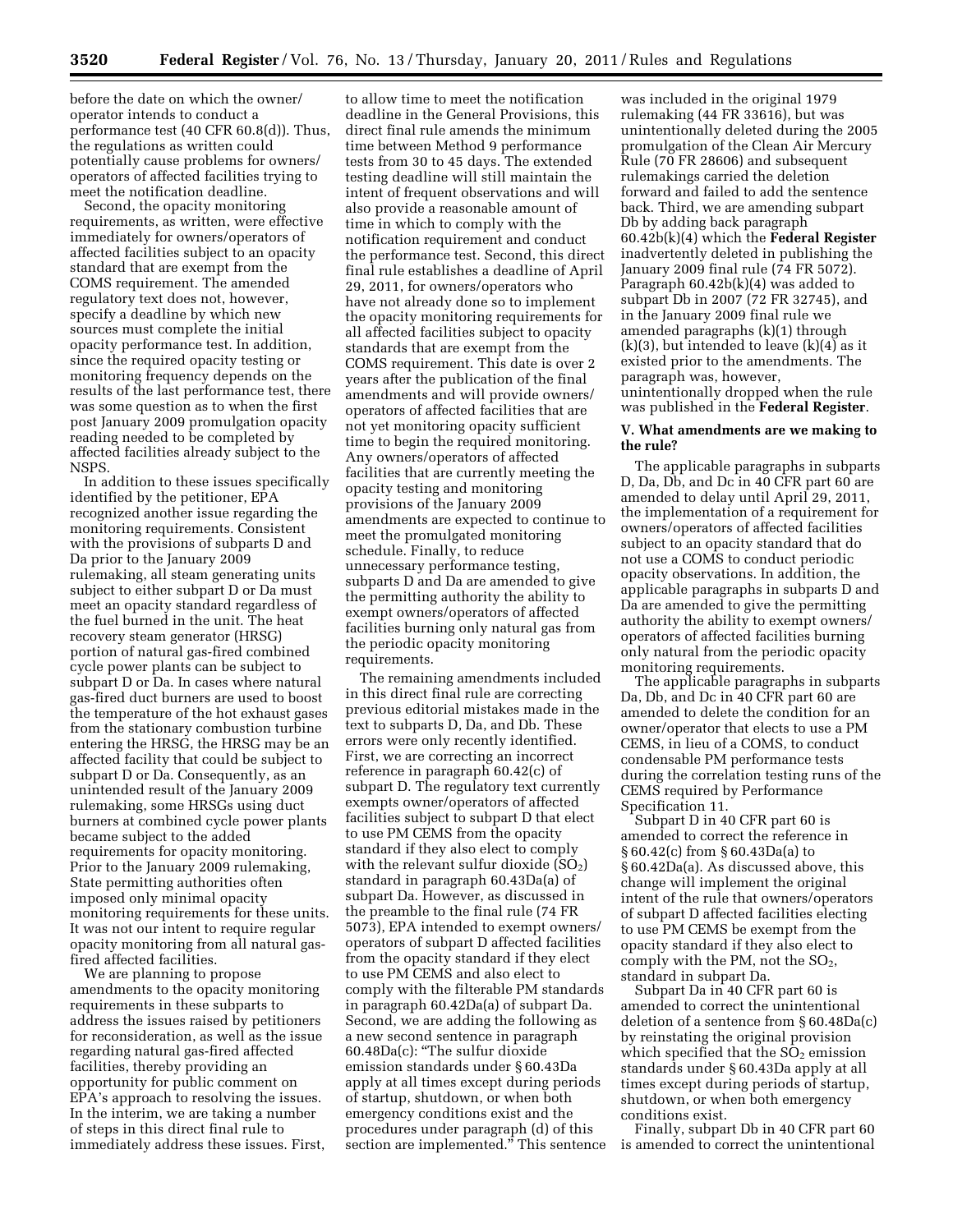deletion of a paragraph from § 60.42Da(k) by reinstating the original provision under § 60.42Da(k)(4). The provision provides an alternative SO2 emission standard of not emitting any gases that contain  $SO<sub>2</sub>$  in excess of 87 nanograms per joule (ng/J) (0.20 lb/ million British thermal unit (MMBtu)) heat input or 10 percent (0.10) of the potential SO<sub>2</sub> emission rate (90 percent reduction) and 520 ng/J (1.2 lb/MMBtu) heat input for modified facilities that combust coal or a mixture of coal with other fuels.

## **VI. Statutory and Executive Order Reviews**

## *A. Executive Order 12866: Regulatory Planning and Review*

This action is not a "significant regulatory action'' under the terms of Executive Order 12866 (58 FR 51735, October 4, 1993) and is, therefore, exempt from review under 12866. EPA has concluded that the amendments EPA is promulgating will not change the costs or benefits of this direct final rule.

## *B. Paperwork Reduction Act*

This action does not impose any new information collection burden. These final amendments result in no changes to the information collection requirements of the existing standards of performance and will have no impact on the information collection estimate of projected cost and hour burden made and approved by the Office of Management and Budget (OMB) during the development of the existing standards of performance. Therefore, the information collection requests have not been amended. However, OMB has previously approved the information collection requirements contained in the existing standards of performance (40 CFR part 60, subparts D, Da, Db, and Dc) under the provisions of the *Paperwork Reduction Act,* 44 U.S.C. 3501 *et seq.,* at the time the standards were promulgated on June 11, 1979 (40 CFR part 60, subpart Da, 44 FR 33580), November 25, 1986 (40 CFR part 60, subpart Db, 51 FR 42768), and September 12, 1990 (40 CFR part 60, subpart Dc, 55 FR 37674). OMB assigned OMB control numbers 2060– 0023 (ICR 1053.07) for 40 CFR part 60, subpart Da, 2060–0072 (ICR 1088.10) for 40 CFR part 60, subpart Db, 2060–0202 (ICR 1564.06) for 40 CFR part 60, subpart Dc. OMB control numbers for EPA's regulations in 40 CFR are listed in 40 CFR part 9.

### *C. Regulatory Flexibility Act*

The Regulatory Flexibility Act generally requires an agency to prepare

a regulatory flexibility analysis of any rule subject to notice and comment rulemaking requirements under the Administrative Procedure Act or any other statute unless the agency certifies that the rule will not have a significant economic impact on a substantial number of small entities. Small entities include small businesses, small organizations, and small governmental jurisdictions.

For purposes of assessing the impacts of these final amendments on small entities, small entity is defined as:

(1) A small business as defined by the Small Business Administration's regulations at 13 CFR 121.201; (2) a small governmental jurisdiction that is a government of a city, county, town, school district or special district with a population of less than 50,000; and (3) a small organization that is any not-forprofit enterprise which is independently owned and operated and is not dominant in its field.

After considering the economic impacts of this direct final rule on small entities, I certify that this action will not have a significant economic impact on a substantial number of small entities. In determining whether a rule has a significant economic impact on a substantial number of small entities, the impact of concern is any significant *adverse* economic impact on small entities, since the primary purpose of the regulatory flexibility analyses is to identify and address regulatory alternatives ''which minimize any significant economic impact of the rule on small entities.'' 5 USC 603 and 604. Thus, an agency may certify that a rule will not have a significant economic impact on a substantial number of small entities if the rule relieves regulatory burden, or otherwise has a positive economic effect on all of the small entities subject to the rule.

This direct final rule reduces testing requirements for owner/operators of affected facilities using PM CEMS and allows reduced opacity monitoring for owner/operators of natural gas-fired affected facilities. We have therefore concluded that today's direct final rule will relieve regulatory burden for all affected small entities.

### *D. Unfunded Mandates Reform Act*

This direct final rule does not contain a Federal mandate that may result in expenditures of \$100 million or more for State, local, and tribal governments, in the aggregate, or the private sector in any one year. Thus, these final amendments are not subject to the requirements of sections 202 or 205 of the Unfunded Mandates Reform Act (UMRA).

This direct final rule is also not subject to the requirements of section 203 of UMRA because it contains no regulatory requirements that might significantly or uniquely affect small governments because the burden is small and the regulation does not unfairly apply to small governments.

### *E. Executive Order 13132: Federalism*

This action does not have federalism implications. It will not have substantial direct effects on the States, on the relationship between the national government and the States, or on the distribution of power and responsibilities among the various levels of government, as specified in Executive Order 13132. These amendments will not impose substantial direct compliance costs on State or local governments, and they will not preempt State law. Thus, Executive Order 13132 does not apply to this action.

# *F. Executive Order 13175: Consultation and Coordination With Indian Tribal Governments*

These final amendments do not have tribal implications, as specified in Executive Order 13175 (65 FR 67249, November 9, 2000). These final amendments will not have substantial direct effects on tribal governments, on the relationship between the Federal government and Indian tribes, or on the distribution of power and responsibilities between the Federal government and Indian tribes. Thus, Executive Order 13175 does not apply to the final amendments.

# *G. Executive Order 13045: Protection of Children From Environmental Health Risks and Safety Risks*

EPA interprets Executive Order 13045 (62 FR 19885, April 23, 1997) as applying to those regulatory actions that concern health and safety risks, such that the analysis required under section 5–501 of the Order has the potential to influence the regulation. This action is not subject to Executive Order 13045 because it is based solely on technology performance.

# *H. Executive Order 13211: Actions Concerning Regulations That Significantly Affect Energy Supply, Distribution, or Use*

This action is not subject to Executive Order 13211 (66 FR 28355 (May 22, 2001)), because it is not a significant regulatory action under Executive Order 12866.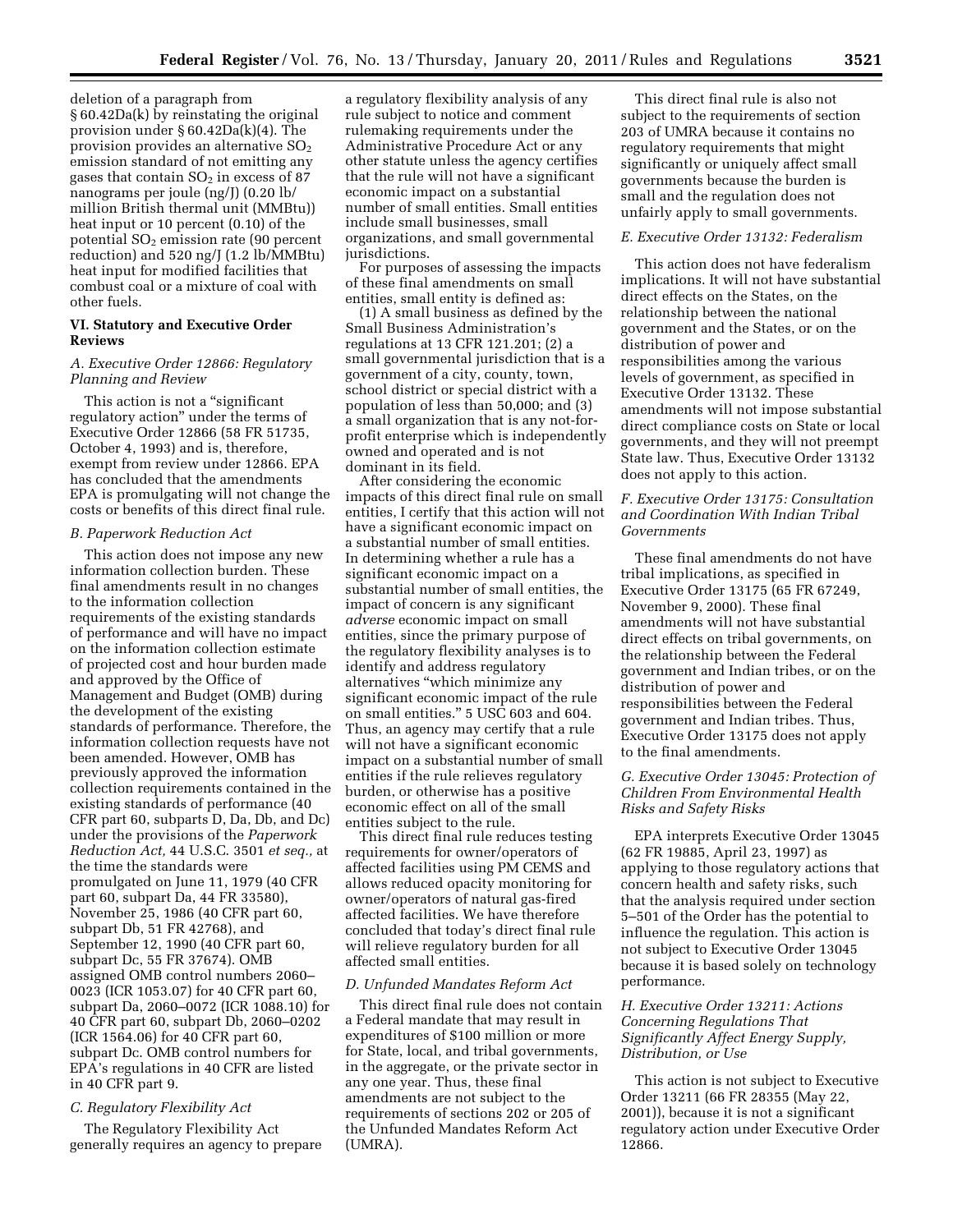# *I. National Technology Transfer and Advancement Act*

Section 12(d) of the National Technology Transfer and Advancement Act of 1995 (NTTAA), Public Law 104– 113, 12(d)(15 U.S.C. 272 note) directs us to use voluntary consensus standards in our regulatory activities unless to do so would be inconsistent with applicable law or otherwise impractical. Voluntary consensus standards are technical standards (e.g., material specifications, test methods, sampling procedures, and business practices) that are developed or adopted by voluntary consensus standards bodies. NTTAA directs us to provide Congress, through OMB, explanations when we decide not to use available and applicable voluntary consensus standards.

This action does not involve any new technical standards or the incorporation by reference of existing technical standards. Therefore, the consideration of voluntary consensus standards is not relevant to this action.

# *J. Executive Order 12898: Federal Actions To Address Environmental Justice in Minority Populations and Low-Income Populations*

Executive Order 12898 (59 FR 7629, February 16, 1994) establishes federal executive policy on environmental justice. Its main provision directs federal agencies, to the greatest extent practicable and permitted by law, to make environmental justice part of their mission by identifying and addressing, as appropriate, disproportionately high and adverse human health or environmental effects of their programs, policies, and activities on minority populations and low-income populations in the United States.

EPA lacks the discretionary authority to address environmental justice in this final rulemaking. New Source Performance Standards are technologybased standards intended to promote use of the best air pollution control technologies, taking into account the cost of such technology and any other non-air quality, health, and environmental impact and energy requirements at a broad national level.

### *K. Congressional Review Act*

The Congressional Review Act, 5 U.S.C. 801, *et seq.,* as added by the Small Business Regulatory Enforcement Fairness Act of 1996, generally provides that before a rule may take effect, the agency promulgating the rule must submit a rule report, which includes a copy of the rule, to each House of Congress and to the Comptroller General of the United States. EPA will submit a

report containing these final amendments and other required information to the U.S. Senate, the U.S. House of Representatives, and the Comptroller General of the United States prior to publication of the final rules in the **Federal Register**. A major rule cannot take effect until 60 days after it is published in the **Federal Register**. This action is not a ''major rule" as defined by  $5$  U.S.C. 804 $(2)$ . These final amendments will be effective on March 21, 2011.

### **List of Subjects in 40 CFR Part 60**

Environmental protection, Administrative practice and procedure, Air pollution control, Intergovernmental relations, Reporting and recordkeeping requirements.

Dated: January 7, 2011.

# **Lisa P. Jackson,**

### *Administrator.*

For the reasons stated in the preamble, title 40, chapter I, part 60 of the Code of Federal Regulations is amended as follows:

# **PART 60—[AMENDED]**

■ 1. The authority citation for part 60 continues to read as follows:

**Authority:** 42 U.S.C. 7401 *et seq.* 

## **Subpart D—[Amended]**

■ 2. Section 60.42 is amended by revising the last sentence in paragraph (c) to read as follows:

### **§ 60.42 Standard for particulate matter (PM).**

\* \* \* \* \* (c)  $*$   $*$   $*$  If the Administrator grants the petition, the source will from then on (unless the unit is modified or reconstructed in the future) have to comply with the requirements in § 60.42Da(a) of subpart Da of this part.

■ 3. Section 60.45 is amended as follows:

 $\blacksquare$  a. By revising paragraph  $(b)(7)$ introductory text;

■ b. By revising paragraph (b)(7)(i)(D); and

■ c. By revising the last sentence of paragraph (b)(7)(ii)(A).

### **§ 60.45 Emissions and fuel monitoring.**

\* \* \* \* \* (b) \* \* \*

(7) An owner or operator of an affected facility subject to an opacity standard under § 60.42 that elects to not use a COMS because the affected facility burns only fuels as specified under paragraph (b)(1) of this section, monitors PM emissions as specified under paragraph (b)(5) of this section, or

monitors CO emissions as specified under paragraph (b)(6) of this section, shall conduct a performance test using Method 9 of appendix A–4 of this part and the procedures in § 60.11 to demonstrate compliance with the applicable limit in § 60.42 by April 29, 2011 or within 45 days after stopping use of an existing COMS, whichever is later, and shall comply with either paragraph  $(b)(7)(i)$ ,  $(b)(7)(ii)$ , or  $(b)(7)(iii)$ of this section. The observation period for Method 9 of appendix A–4 of this part performance tests may be reduced from 3 hours to 60 minutes if all 6 minute averages are less than 10 percent and all individual 15-second observations are less than or equal to 20 percent during the initial 60 minutes of observation. The permitting authority may exempt owners or operators of affected facilities burning only natural gas from the opacity monitoring requirements.

 $(i) * * * *$ 

(D) If the maximum 6-minute average opacity is greater than 10 percent, a subsequent Method 9 of appendix A–4 of this part performance test must be completed within 45 calendar days from the date that the most recent performance test was conducted.

 $(ii) * * * *$ 

 $(A)$  \* \* \* If the sum of the occurrence of visible emissions is greater than 5 percent of the observation period (i.e., 90 seconds per 30 minute period), the owner or operator shall either document and adjust the operation of the facility and demonstrate within 24 hours that the sum of the occurrence of visible emissions is equal to or less than 5 percent during a 30 minute observation (i.e., 90 seconds) or conduct a new Method 9 of appendix A–4 of this part performance test using the procedures in paragraph (b)(7) of this section within 45 calendar days according to the requirements in  $\S 60.46(b)(3)$ .

\* \* \* \* \*

## **Subpart Da—[Amended]**

\* \* \* \* \*

■ 4. Section 60.48Da is amended by revising paragraph (c) to read as follows:

# **§ 60.48Da Compliance provisions.**

(c) The PM emission standards under § 60.42Da and the  $NO<sub>x</sub>$  emission standards under § 60.44Da apply at all times except during periods of startup, shutdown, or malfunction. The sulfur dioxide emission standards under § 60.43Da apply at all times except during periods of startup, shutdown, or when both emergency conditions exist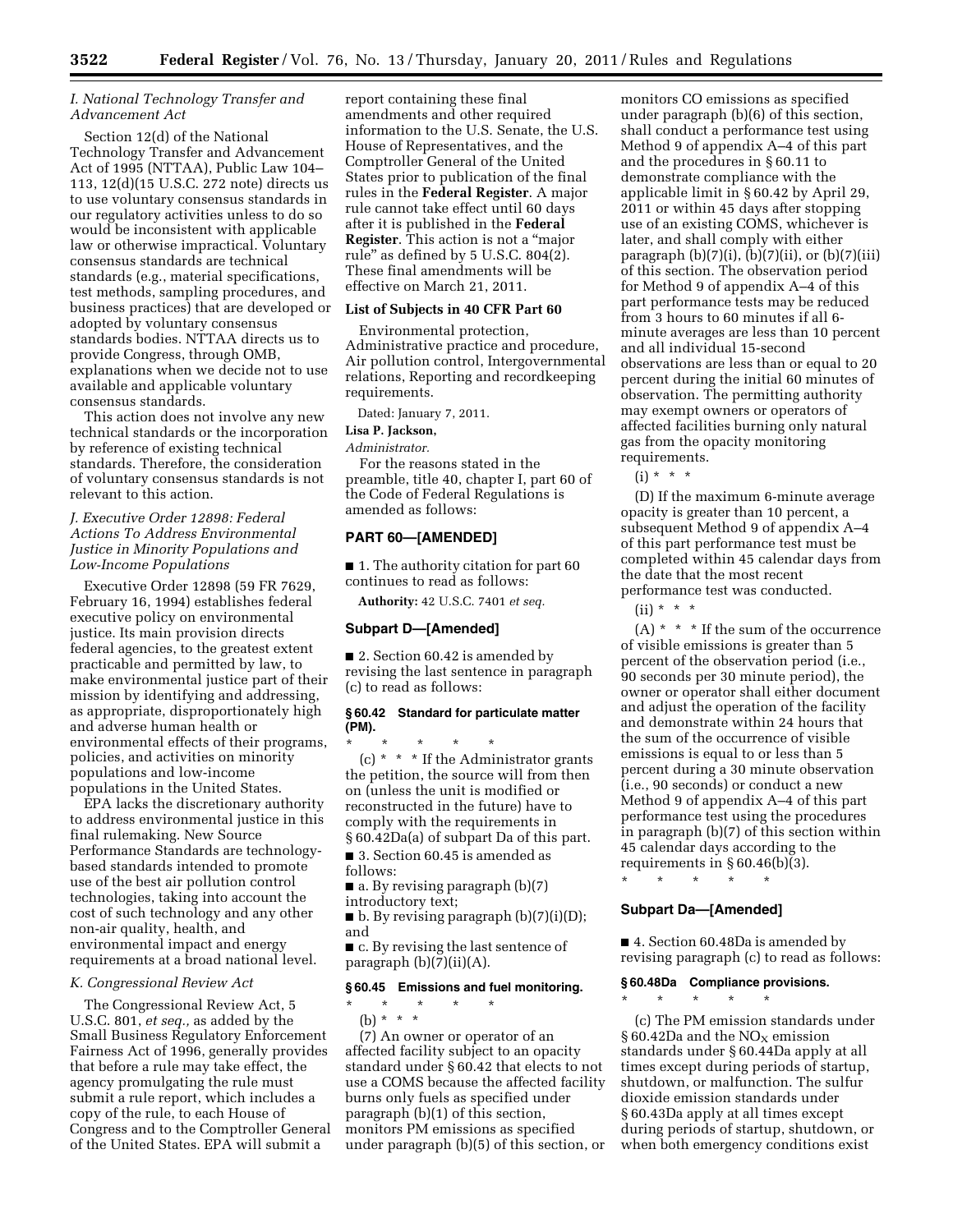and the procedures under paragraph (d) of this section are implemented.

\* \* \* \* \*

■ 5. Section 60.49Da is amended as follows:

■ a. By revising paragraph (a)(3) introductory text;

■ b. By revising paragraph (a)(3)(ii)(D); ■ c. By revising the last sentence of

paragraph (a)(3)(iii)(A); and

■ d. By removing paragraph (v)(2)(ii); and

■ e. By redesignating paragraph  $(v)(2)(iii)$  as paragraph  $(v)(2)(ii)$ .

## **§ 60.49Da Emission monitoring.**

 $(a) * * * *$ 

(3) The owner or operators of an affected facility that meets the conditions in paragraph (a)(2) of this section may, as an alternative to using a COMS, elect to monitor visible emissions using the applicable procedures specified in paragraphs (a)(3)(i) through (iv) of this section. The opacity performance test requirement in paragraph (a)(3)(i) must be conducted by April 29, 2011, within 45 days after stopping use of an existing COMS, or within 180 days after initial startup of the facility, whichever is later. The permitting authority may exempt owners or operators of affected facilities burning only natural gas from the opacity monitoring requirements. \* \* \* \* \*

 $(ii) * * * *$ 

(D) If the maximum 6-minute average opacity is greater than 10 percent, a subsequent Method 9 of appendix A–4 of this part performance test must be completed within 45 calendar days from the date that the most recent performance test was conducted.

 $(iii) * * * *$ 

 $(A)$  \* \* \* If the sum of the occurrence of visible emissions is greater than 5 percent of the observation period (*i.e.,*  90 seconds per 30 minute period), the owner or operator shall either document and adjust the operation of the facility and demonstrate within 24 hours that the sum of the occurrence of visible emissions is equal to or less than 5 percent during a 30 minute observation (*i.e.,* 90 seconds) or conduct a new Method 9 of appendix A–4 of this part performance test using the procedures in paragraph (a)(3)(i) of this section within 45 calendar days according to the requirements in § 60.50Da(b)(3).

\* \* \* \* \*

# **Subpart Db—[Amended]**

■ 6. Section 60.42b is amended by adding paragraph (k)(4) to read as follows:

- **§ 60.42b Standard for sulfur dioxide (SO**2**).** 
	- \* \* \* \* \*

 $(k) * * * *$ 

(4) As an alternative to meeting the requirements under paragraph (k)(1) of this section, modified facilities that combust coal or a mixture of coal with other fuels shall not cause to be discharged into the atmosphere any gases that contain  $SO<sub>2</sub>$  in excess of 87 ng/J (0.20 lb/MMBtu) heat input or 10 percent (0.10) of the potential  $SO<sub>2</sub>$ emission rate (90 percent reduction) and 520 ng/J (1.2 lb/MMBtu) heat input.

■ 7. Section 60.46b is amended by removing paragraph (j)(11)(ii) and redesignating paragraph (j)(11)(iii) as paragraph (j)(11)(ii).

■ 8. Section 60.48b is amended as follows:

■ a. By revising paragraph (a) introductory text;

■ b. By revising paragraph (a)(1)(iv); and ■ c. By revising the last sentence of paragraph (a)(2)(i).

## **§ 60.48b Emission monitoring for particulate matter and nitrogen oxides.**

(a) Except as provided in paragraph (j) of this section, the owner or operator of an affected facility subject to the opacity standard under § 60.43b shall install, calibrate, maintain, and operate a continuous opacity monitoring system (COMS) for measuring the opacity of emissions discharged to the atmosphere and record the output of the system. The owner or operator of an affected facility subject to an opacity standard under § 60.43b and meeting the conditions under paragraphs (j)(1), (2), (3), (4), or (5) of this section who elects not to use a COMS shall conduct a performance test using Method 9 of appendix A–4 of this part and the procedures in § 60.11 to demonstrate compliance with the applicable limit in § 60.43b by April 29, 2011, within 45 days of stopping use of an existing COMS, or 180 days after initial startup of the facility, whichever is later, and shall comply with either paragraphs  $(a)(1)$ ,  $(a)(2)$ , or  $(a)(3)$  of this section. The observation period for Method 9 of appendix A–4 of this part performance tests may be reduced from 3 hours to 60 minutes if all 6-minute averages are less than 10 percent and all individual 15-second observations are less than or equal to 20 percent during the initial 60 minutes of observation.  $(1) * * * *$ 

(iv) If the maximum 6-minute average opacity is greater than 10 percent, a subsequent Method 9 of appendix A–4 of this part performance test must be completed within 45 calendar days from the date that the most recent performance test was conducted.

 $(2) * * * *$ 

 $(i) * * *$  If the sum of the occurrence of visible emissions is greater than 5 percent of the observation period (*i.e.,*  90 seconds per 30 minute period), the owner or operator shall either document and adjust the operation of the facility and demonstrate within 24 hours that the sum of the occurrence of visible emissions is equal to or less than 5 percent during a 30 minute observation (*i.e.,* 90 seconds) or conduct a new Method 9 of appendix A–4 of this part performance test using the procedures in paragraph (a) of this section within 45 calendar days according to the requirements in  $\S 60.46d(d)(7)$ .

\* \* \* \* \* **Subpart Dc—[Amended]** 

■ 9. Section 60.45c is amended by removing paragraph (c)(11)(ii) and redesignating paragraph (c)(11)(iii) as paragraph (c)(11)(ii).

■ 10. Section 60.47c is amended as follows:

■ a. By revising paragraph (a)

introductory text;

■ b. By revising paragraph (a)(1)(iv); and ■ c. By revising the last sentence of paragraph (a)(2)(i).

## **§ 60.47c Emission monitoring for particulate matter.**

(a) Except as provided in paragraphs  $(c)$ ,  $(d)$ ,  $(e)$ ,  $(f)$ , and  $(g)$  of this section, the owner or operator of an affected facility combusting coal, oil, or wood that is subject to the opacity standards under § 60.43c shall install, calibrate, maintain, and operate a continuous opacity monitoring system (COMS) for measuring the opacity of the emissions discharged to the atmosphere and record the output of the system. The owner or operator of an affected facility subject to an opacity standard in § 60.43c(c) that is not required to use a COMS due to paragraphs (c), (d), (e), or (f) of this section that elects not to use a COMS shall conduct a performance test using Method 9 of appendix A–4 of this part and the procedures in § 60.11 to demonstrate compliance with the applicable limit in § 60.43c by April 29, 2011, within 45 days of stopping use of an existing COMS, or 180 days after initial startup of the facility, whichever is later, and shall comply with either paragraphs  $(a)(1)$ ,  $(a)(2)$ , or  $(a)(3)$  of this section. The observation period for Method 9 of appendix A–4 of this part performance tests may be reduced from 3 hours to 60 minutes if all 6-minute averages are less than 10 percent and all individual 15-second observations are less than or equal to 20 percent during the initial 60 minutes of observation.